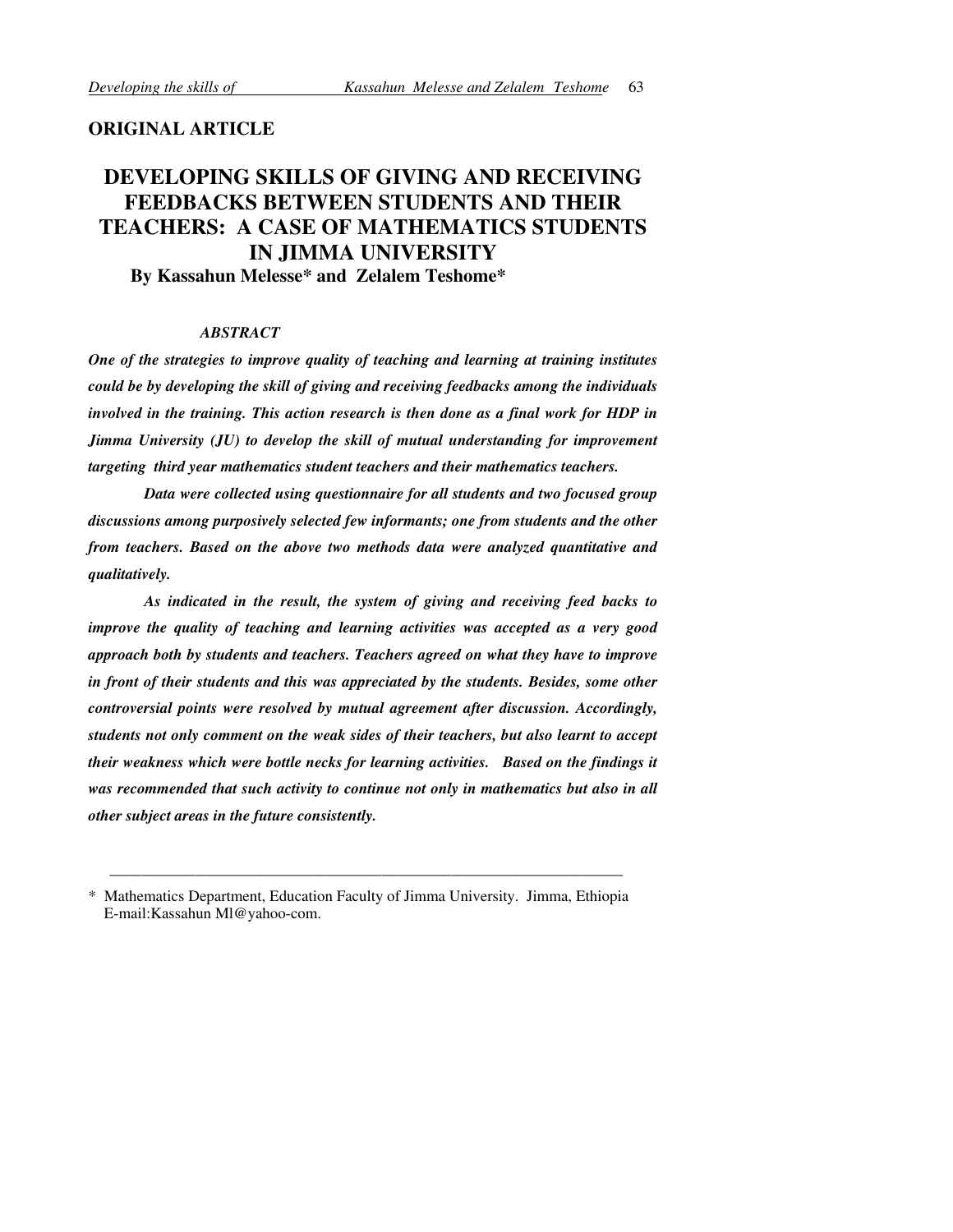### INTRODUCTION

The quality of teaching and learning in faculties of education of universities and teacher training colleges has attracted much attention of the Federal Democratic Government of Ethiopia especially after the implementation of Teacher Education System Overhaul (TESO). There has also been much debate on what sort of teaching – learning process encourages effective learning. Following this, the Higher Diploma Program (HDP) came into practice primarily focusing on teacher educators at national level to update the quality of teaching methods of instructors. This in return promoted active learning opening free interactions between learners and trainers followed by reflections and feedbacks. Then the need for giving and receiving feedbacks came to be cultural break through.

Giving and receiving feed back is one of the most important methods in improving the level of teaching and learning activities to increase the quality of education. Giving and receiving feedback from students enhances the improvement of the quality of education rather than damaging their self esteem against to improve the teaching – process (David Boud, 1997). This does not

mean that teacher educators should never point out the shortcomings of student teachers' work or raise problems concerning with their behavior in the campus. However, it is useful to be able to distinguish between giving and receiving feedbacks to and from student teachers' academic activities and related behaviors on one hand, and being critical on personalities of the student teachers themselves (Hathaway, 1988; Jude, 1996; Phill Rich). This in return enhances the

teacher-student relationship which is a corner stone for quality of education. Present education theories make a greater conviction to social process in student learning development and suggest smooth teacher-student relationships which plays major role in education (Ewnetu S. & Fisseha, 2008). Individual differences in students' relationship to teachers are linked with differences in learning achievement (Pianta, 1997); which needs a trial of way out to smoothen this difference via giving and receiving feedbacks in this particular case.

The performance of the faculty of Education depends on the performance of every individual within the university or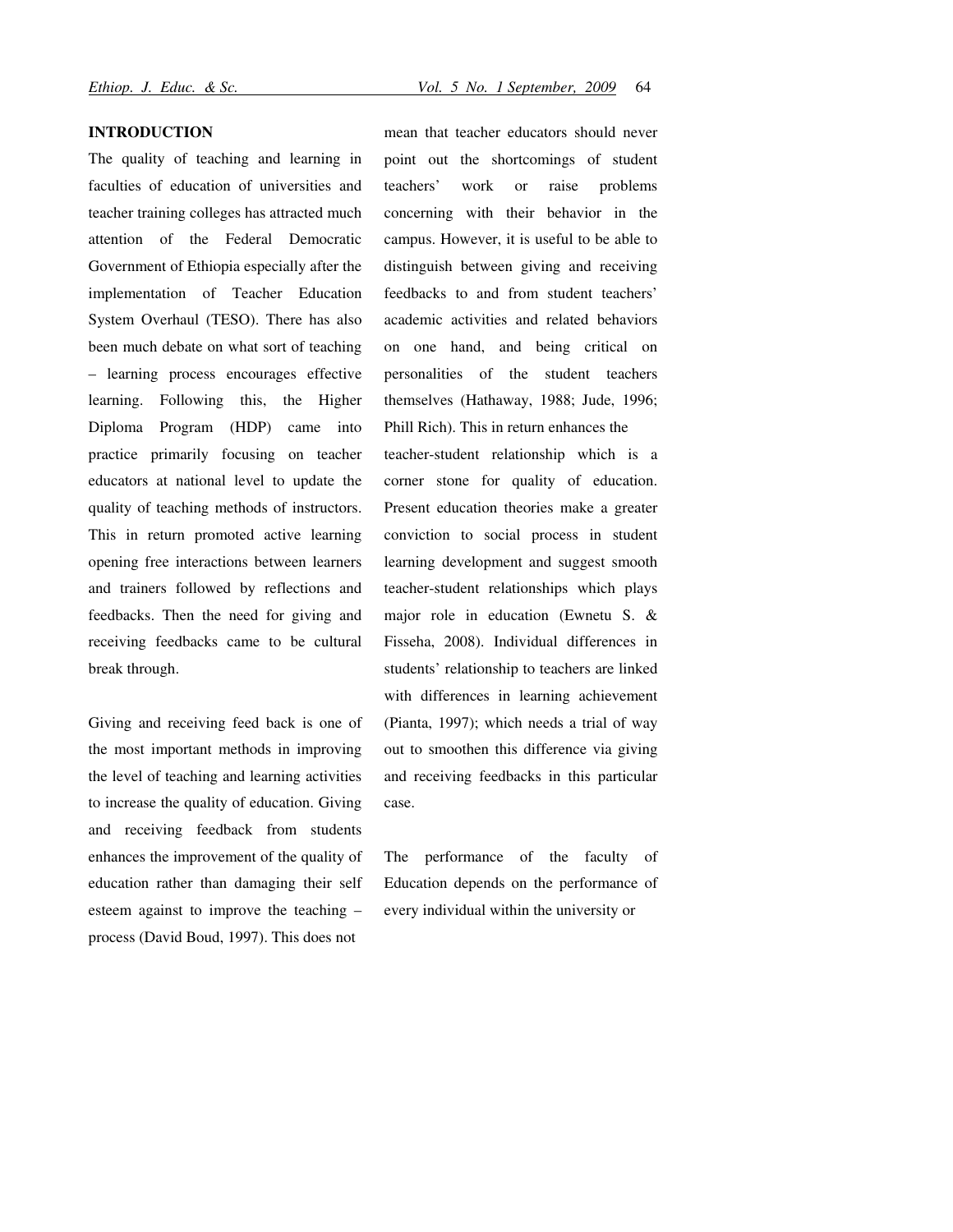the faculty in particular. To ensure that all staff are meeting their potential, it is essential that there be a culture which enables feedback to be given and received. The purpose of this action research is to enable  $3<sup>rd</sup>$  year student teachers of the Department of Mathematics to enhance the skill of giving and receiving feedback and

General objective: Students will have developed the skills of giving and receiving Feedback through the support of their teachers.

Specific objectives: Students be able to: identify ones weakness and strengths to provide constructive feedback for better improvement, accept consents from other people for self improvement, identify main complaints/dissatisfaction of students on their instructors and the University management in general, identify student teachers weakness and strengths observed by their teachers, exercise arguing on the main issues/ problems identified on general discussion and group discussion, practice agreeing on weakness to improve from both sides based on the through argument and evidence.

Performance indicators: student teachers provided feedbacks on the strength and weaknesses of their teachers academic

to facilitate the friendly relationship between students and teachers to increase the quality of training going on. For this, the following general and specific objectives were designed to be measured by the performance indicators which follow.

Performance using the questionnaire and FGD, student teachers actively participated in the discussions during the presentation of the feedbacks, they expressed their freely, they accepted their weaknesses and agreed to improve them, they freely argued on the comments that they are not convinced and support their argument by evidence.

### METHODS AND MATERIALS

Population and sites: This action research was done in Jimma University (JU). It aims to develop the skill of giving and receiving feed back for improving the quality of learning. The target of the study were 1996 E.C. third year mathematics department student teachers at Jimma University.

Study design and sampling: The study design was quantitative and qualitative study based on purposive sampling appropriate for Focus Group Discussion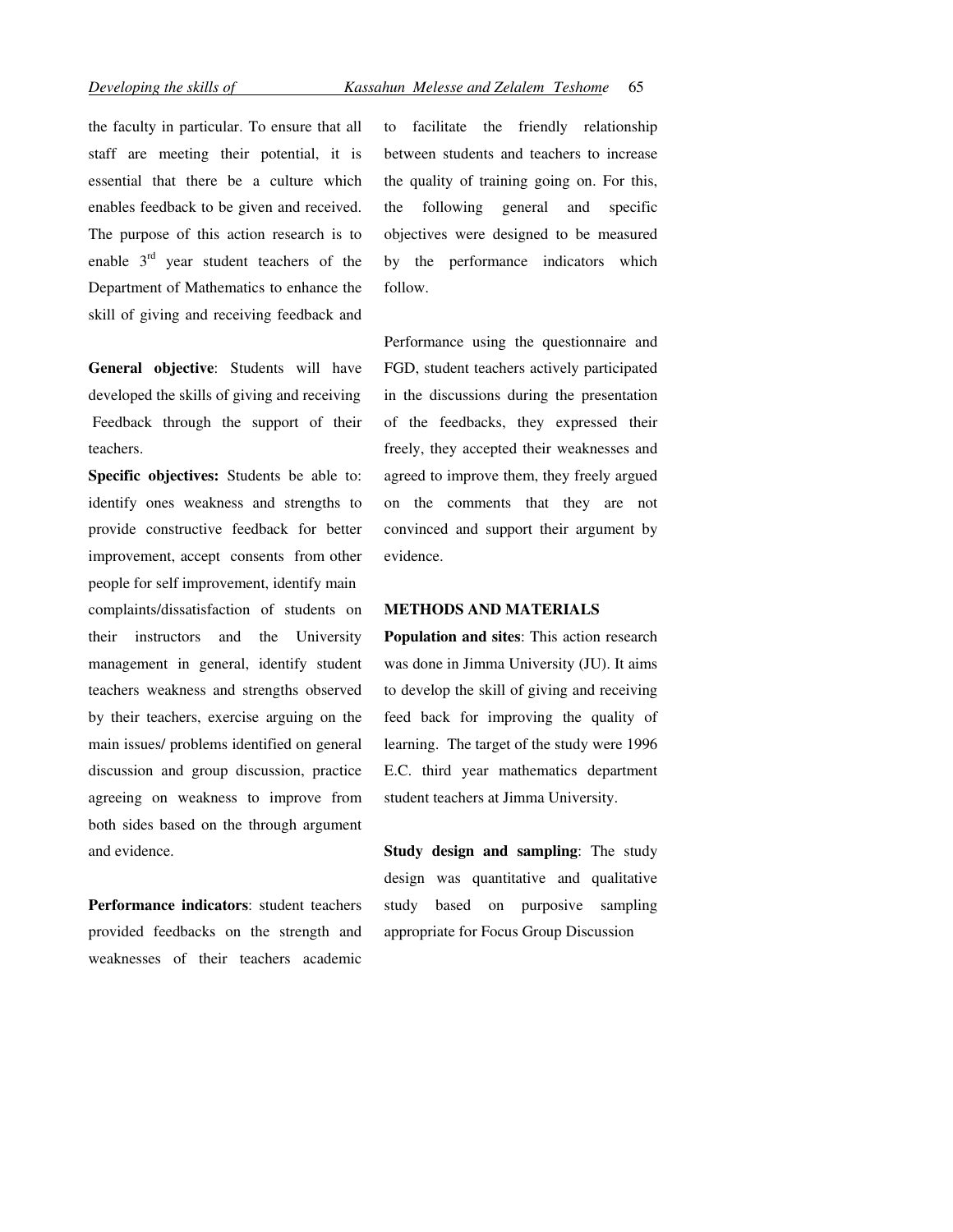(FGD). All the third year students involved in responding the questionnaire.

Data collection and instruments: Information was collected using formatted questionnaire self administered by  $3<sup>rd</sup>$  year mathematics student teachers, and FGD on the two groups; one group of students and second group of teaching staff. The questionnaire was taken from the HDP training module designed for action research activities.

Data analysis: Data were summarized and analyzed both quantitatively and qualitatively using basic descriptive statistics.

Ethical consideration: Data were collected from the aforementioned sources through official permission of the university authorities and the consent of the individuals in the FGD taken into consideration.

Implementation: Once important issues for feedback and discussion were identified, action plan was designed on how to implement in giving and receiving feedbacks through group and general discussion. Then the problems (issues)

identified were presented to the  $3<sup>rd</sup>$  year mathematics students by the instructors. First selected weakness of delivery accepted by instructors openly. Next, issues that needed further argument before accepting or rejecting were presented separately. Then followed by strength and weakness of students openly. After the presentation, students were grouped into small group of at most 7, to discuss on the argumentative issues like: teachers weakness requested for further justification, student weaknesses to be accepted and weaknesses to be argued further like that of the teachers. From this, the student group representatives presentation of their group view on the general session followed at the end. These activities were done into two different days; the first on students giving feed back to their instructors; the second students accepting or rejecting the points (weaknesses) raised for improvement in their side.

#### RESULTS

Year III student teachers of the department of Mathematics, were requested to give their views about their knowledge of the subject and feelings they have about their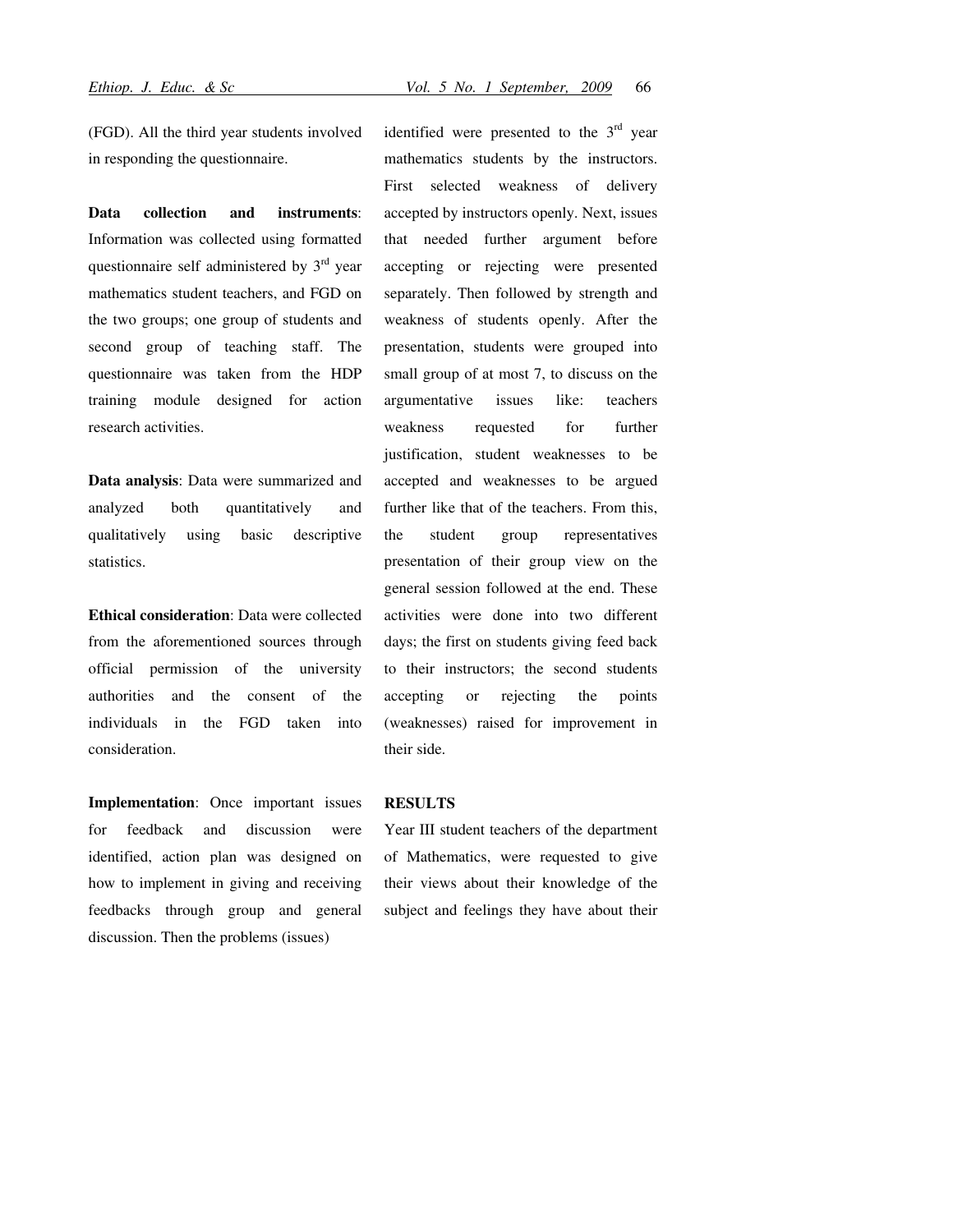instructors using formatted structured questionnaire and FGD.

In the formatted check list given to them, they were asked to rate 1, 2, 3, 4 respectively for agree strongly, agree most of the time, disagree most of the time and disagree strongly. 63.6% of them were positive and agreed strongly or most of the time that they have confident about their subject knowledge, and learn better when discussing their work with other students.

More than 80% of the students agreed that it is helpful to get regular feedback about their progress, if teachers tell them exactly they have to do to improve in their training. Besides, 93.9% disagreed against the issue that teachers do give more attention to boys than girls.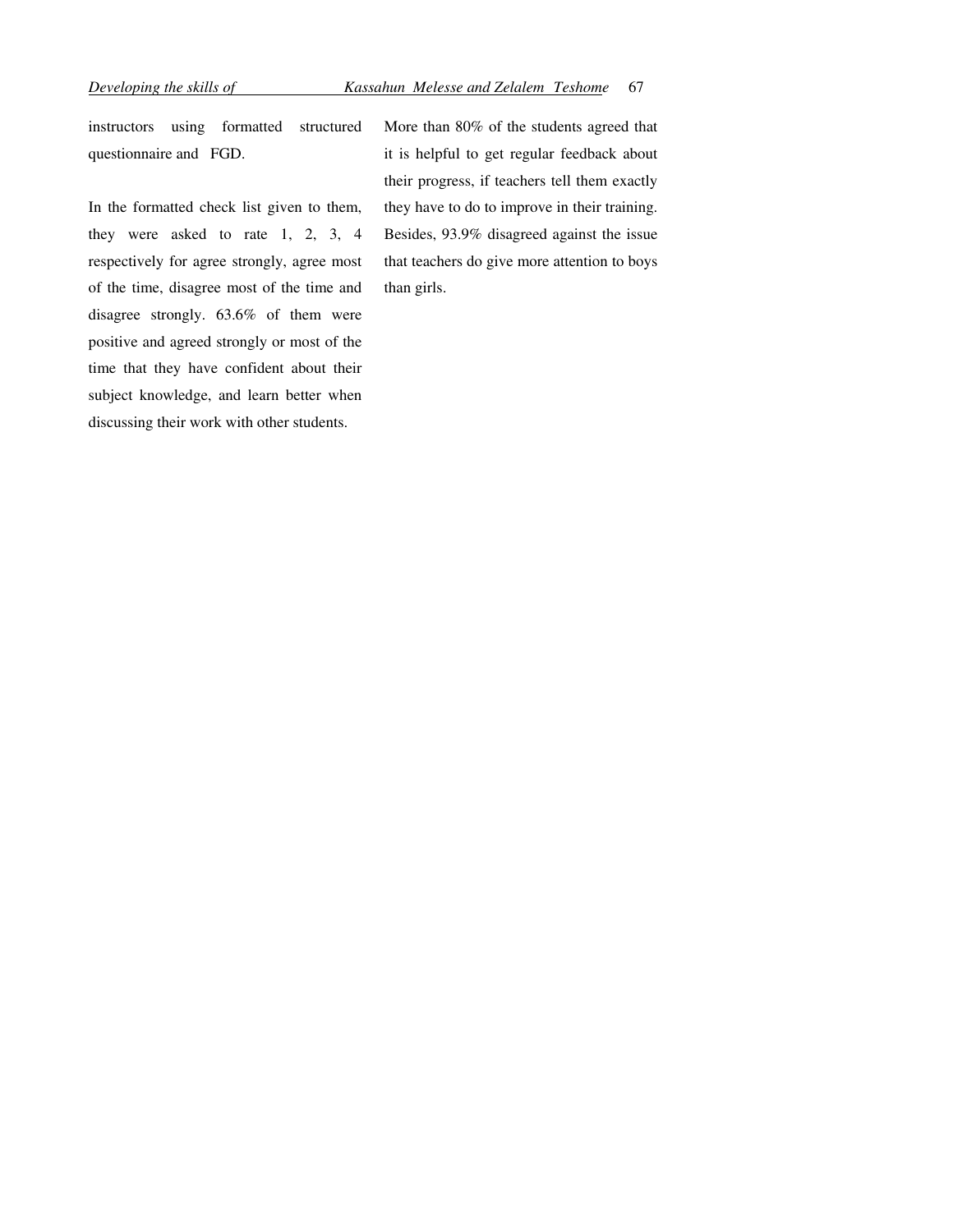| Q              | Teaching and learning activities and knowledge acquired        | Agree+         | Disagree + | Agree in $%$ |
|----------------|----------------------------------------------------------------|----------------|------------|--------------|
| $\mathbf{1}$   | I am confident about my subject knowledge                      | 21             | 12         | 63.6         |
| $\overline{2}$ | My teachers are good at helping me develop my subject          | 19             | 14         | 57.6         |
|                | knowledge                                                      |                |            |              |
| $\overline{3}$ | I learn better when I can discuss my work with other students  | 21             | 12         | 63.6         |
| $\overline{4}$ | Lectures are the best way of giving us subject knowledge       | 16             | 16         | 50           |
| 5              | Subject classes are always interesting and enjoyable           | 14             | 19         | 42.4         |
| 6              | I am confident about my teaching ability                       | 16             | 13         | 51.6         |
| 7              | My teachers have helped me to develop teaching skills          | 13             | 18         | 41.9         |
| 8              | There are many opportunities to practice my teaching skills    | 10             | 21         | 32.3         |
| 9              | I have been helped to develop teaching resource materials      | 9              | 20         | 31           |
| 10             | I have been helped to develop teaching resource materials      | 17             | 16         | 51.5         |
| 11             | Knowing how to get good exam marks is very important           | 21             | 11         | 65.6         |
| 12             | It is useful to have regular feedback about how I am getting   | 29             | 4          | 87.9         |
|                | on with my work                                                |                |            |              |
| 13             | It is helpful to have oral and written feedback on my teaching | 25             | 5          | 83.3         |
|                | abilities                                                      |                |            |              |
| 14             | It is much faire to be assessed on all our work, not just an   | 21             | 12         | 63.6         |
|                | examination                                                    |                |            |              |
| 15             | It is helpful if teachers tell me exactly what I need to do to | 28             | 5          | 84.8         |
|                | improve                                                        |                |            |              |
| 16             | I would like to spend more time in schools                     | 21             | 11         | 65.6         |
| 17             | Teachers in schools have helped me a lot                       | 19             | 11         | 63.3         |
| 18             | Teaching is my first choice of career                          | 12             | 20         | 37.5         |
| 19             | My teachers provide me good models for the teacher I would     | 16             | 15         | 51.6         |
|                | like to be                                                     |                |            |              |
| 20             | Teachers give more attention to boys than girls                | $\mathfrak{D}$ | 31         | 6.1          |

# Table 1: Rate of Teaching and Learning activities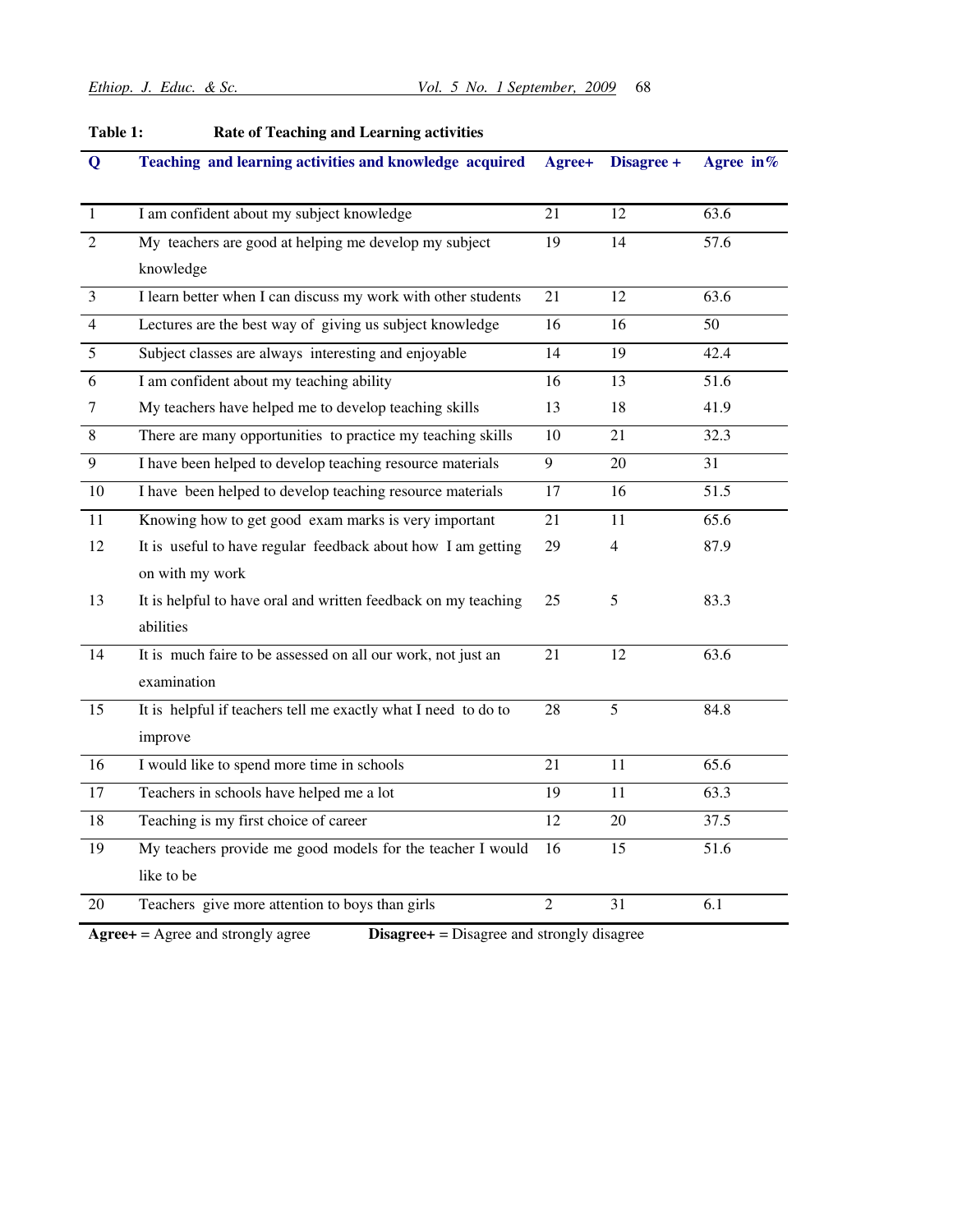Following the questionnaire process, Focus Group Discussions (FGD) were given at different levels on the same issues; giving and receiving feedbacks; one group of student teachers of third year mathematics, the second group of teacher educators in the faculty.

Primarily, six students from year III mathematics class were purposively selected for Focus group discussion (FGD) to discuss on the issues of their subject knowledge, teaching skills, methods of assessment in teaching mathematics and general comments regarding teachers, students and materials.

The first point of discussion was on students feeling on their subject knowledge and actions to be taken for improvement. In this discussion students focused on two directions. One, on the students activity perspective and the other on the teachers. In line of the students themselves, they revealed that they have confidence in most of major courses except calculus courses. In other courses like physics and education; they complained that all physics laboratory works were not done completely and properly. On the other hand, only two courses were given by the time of this discussion and suggested that most of educational courses must be given before they go out for practicum/teaching practice. Besides, they recommended that students must help themselves by reading books and references after their teachers gave them the highlights in the class. Their recommendation went further that students must at least acknowledge and respect teaching profession which is their future career.

From their teachers activity perspective, they suggested that teacher educators should give more assignments, study materials like handouts and group works and assignments must be consolidated at the end. Primarily, teacher educators should be well prepared before coming to class and show good behavior to motivate their students and be flexible according to the pace of students. They should also avoid unnecessary repetition of topics or units. Beyond all, teacher educators must not be overloaded by make-up classes and other additional duties and responsibilities.

The second point of discussion was students reflection on their teaching skills developed so far in the training and suggest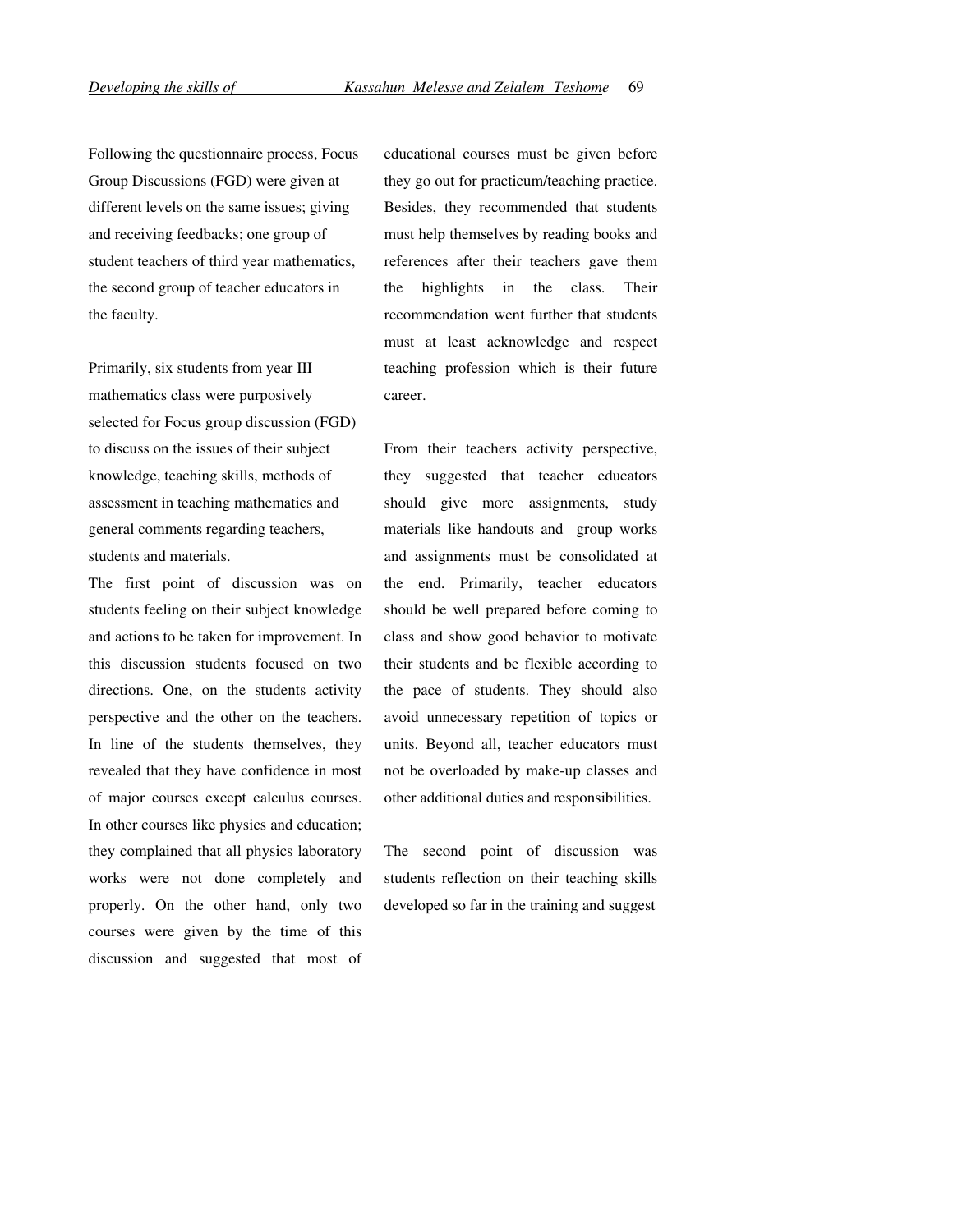possible means of improvement. In this discussion students complained that they have never exercised formal teaching except presentations for class activities and group assignments. For this, they suggested peer teaching and micro teaching would have been appropriate to develop the skill before going out for practicum. Besides, summer teaching services could be arranged during the long vacation by arranging official and supportive letters to students residential areas or regions. Above all, student teachers themselves must be interested and get ready to do works given by their instructors. Teacher educators on the other hand should respect students and understand their problems. They should encourage and initiate students to work hard and participate actively in their class activities individually as well as in the group work. Teacher educators should start their lessons by revising the previous lesson to check the level of understanding of their students. They should also use their time efficiently to finish the courses with normal pace. Their teaching must be supported with teaching aids like overhead projectors, flip charts, models and the like. They are required to be flexible according

to the class atmosphere during teaching and learning interactions.

Students were also asked to reflect their views on the methods of assessments used which was the third point of discussion. Here continuous assessment was recommended the best if applied to all courses with appropriate gap given in between. Assignments and tests were suggested to be corrected in time and feedbacks be given timely. Further more, students suggested that more weights be given to tests (20%) than the assignments (10%) showing their inclination towards mid and final examinations. They also reflected that taking attendance regularly is necessary but with no values/grade points allotted. Moreover, examinations should be set in fair distribution with respect to students level of understanding (slow, average, above average) and the time coverage (periods taken) of each chapter/unit. Variety of questions like objectives and subjective types are essential in the examinations but workout problems should not appear as short completion type since completion is lose or gain game where whatever you have tried cannot be seen or checked. Providing optional questions like 7 out of 10 or so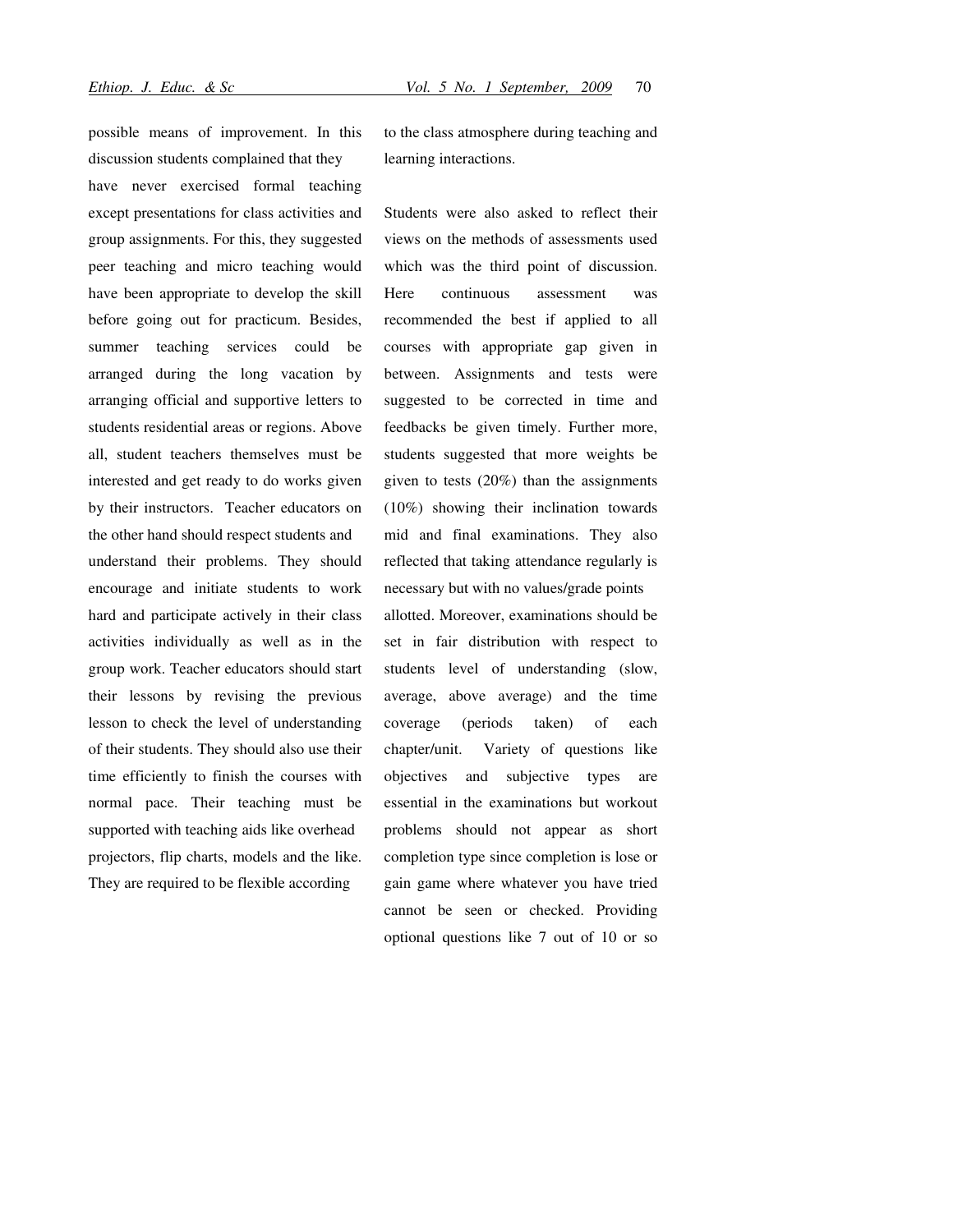would be appropriate in the workout section of the final examination to give students selection opportunity.

The last point of discussion in this FGD with student teachers was to forward any general comments and suggestions around the issues raised above. Accordingly, students confessed that student teachers are gradually developing interest towards teaching profession though many of them joined the faculty without their interest. For this, they said, good model teacher educators contributed a lot. According to the discussants, good model trainers/ teachers are those who are well prepared and transfer knowledge properly, who care and respect their students, help students with equity and use their time effectively and efficiently, make students read and work hard, flexible enough according to the situation of the class atmosphere, and understand the background and level of understanding of their students. Besides, friendly relationship between teachers and students was raised as one important issue for facilitating smooth learning situations. This friendly relationship could be manifested by easy approach for consultation, mutual respect ions, and educators decision making and honesty. But with all these, they recommended that unethical and unnecessary relationship should be avoided with reasonable distance.

The second FGD group was a group of academic staff those who teach these third year mathematics students in general. This group was asked to reflect its view s on what must be improved both from teachers and students perspectives. In this regard, several complaints were raised against students behavior suggesting that it needed serious improvement.

In line with the teaching learning activities, teacher educators complained that some students do not attend classes with interest, they disturb the seating arrangements which is time consuming to rearrange and start the class on time, they are not willing to attend make-up classes. Moreover, students from other classes come to collect extra chairs and their exercise books while class is on progress, students are usually fast to blame others like complaining on the teaching styles and academic qualification of scares teachers but they are weak to fulfill their own responsibilities like coming late which is a common phenomenon. In general it would be very difficult to manage the usual large class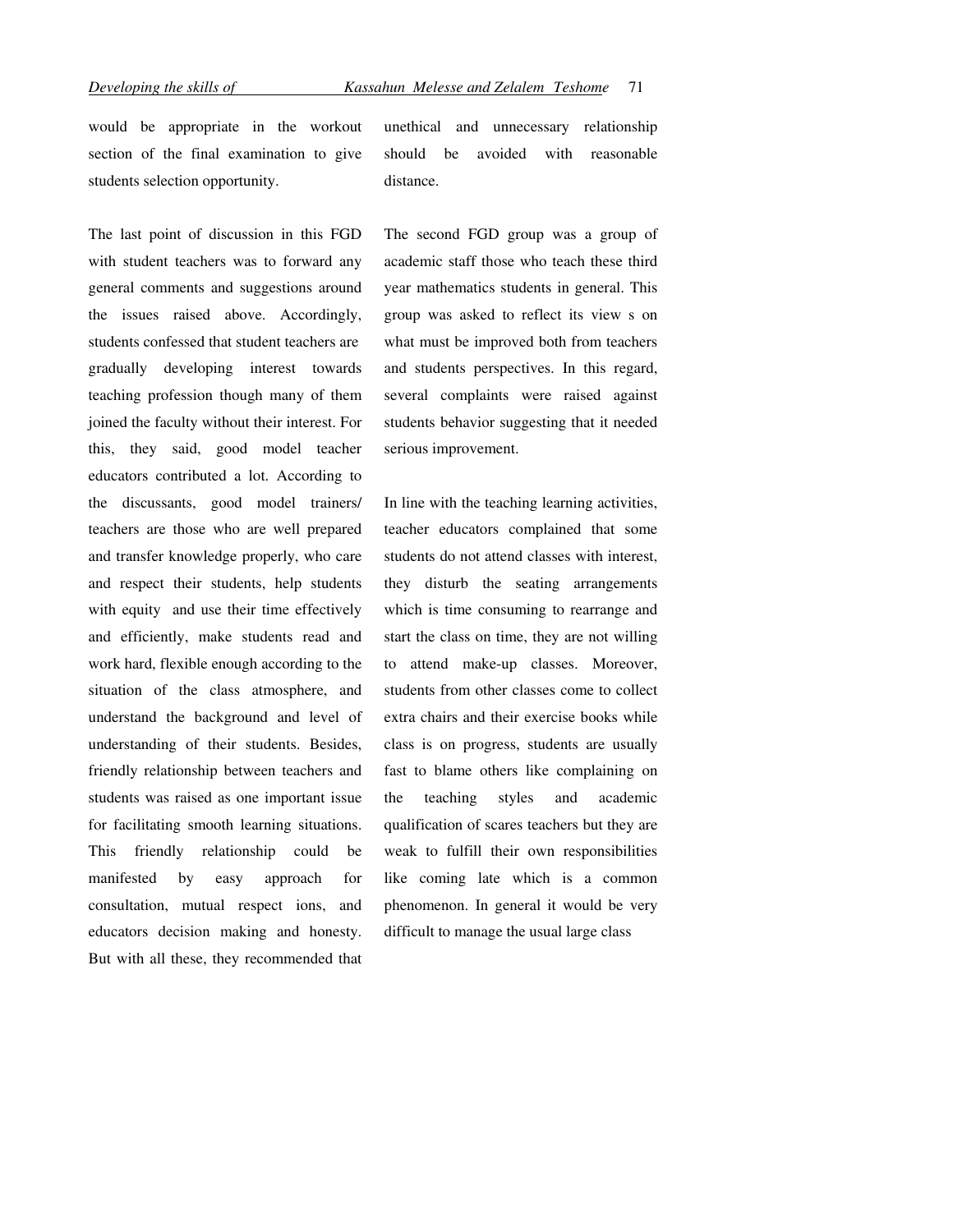size of student population. Besides, these staff members also commented on students misbehavior coming from outside the class room perspective. They said that students shout outside the class room knowing that class is going on in the near by rooms; some even listen to the mobile music in regular and loud video shows during the evening sessions. They do not respect staff members unless the ones who teach them. It is very difficult to pass by the corridor with out being knocked by the shoulder. Writing none sense things and stamping their muddy feet on the wall are common phenomenon. Putting the light off and showing a very loud video show in the near by field while evening class going on are regular disturbance. In general many of the students do not care to close unnecessary water tap flow and electric light wastes even if it goes days and nights.

From the assessment points of view teacher educators reflected that some students are usually absent in the examination time and try to bring forged medical certificate. Those taking the examination are seen cheating developing different cheating skills from time to time, like bringing

leaflets, writing inside their sensitive bodies difficult to search, using electronics like mobiles and calculators, etc. After the correction for the evaluations are made and grades are announced many of them try to lobby their teachers to change the grades illegally. The known motto of these students is " he/she gave me F or D but I got A or B.

Assessment method comments were areas where both parties accepted with mutual understanding. In this regard, assignments and tests must be corrected on time and feedbacks must be given properly and timely. Attendance is essential part but must not be graded. Distribution of examination questions setting must be according the topic coverage, and the questions must be put in their appropriate categories, that is work out type questions should not appear in short completion part. Varity of questions in an examination booklet is inevitable.

## DISCUSSION

As the objective indicated this action research was meant to exercise giving and receiving feedback and develop some improvements on the weaknesses agreed upon between student teachers and teacher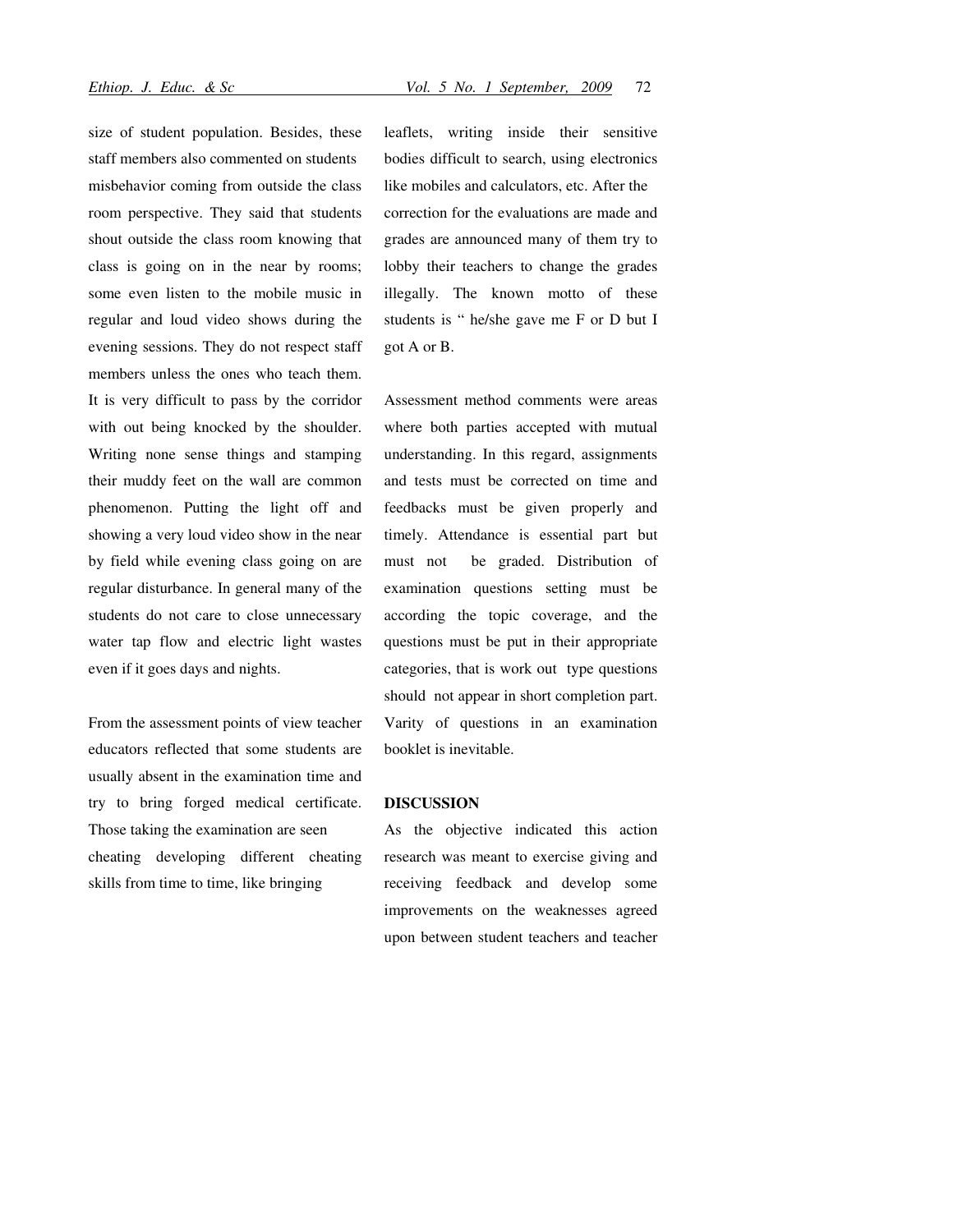educators. A better skill of communication and understanding is expected from both parties for the development of quality of education cascading down to the level of high schools and elementary schools (Egan, 1977; Maurer, 1994). From the information (feedbacks) found by the check lists of different groups of FGD, weak points and strong points were identified and summarized for discussion. The main points of the findings were categorized: one, strong points of the two parties for encouragement; two, weak points both parties agreed by the study subjects accepted for improvement; three, weak points of teachers or students where there was a need to justify for acceptance, that is where subjects refrained to accept leading for further justification. Weak points accepted right away and refrained for further justification through discussion were expected both from teachers (exemplary) and students (indicator of progress or change).

Accordingly therefore, the following were summarized for presenting the result to the general audience to the  $3<sup>rd</sup>$  year mathematics students and the study team, assumed appropriate for discussion. The following issues were well accepted by concerned parties (teachers of the study team) for improvement.

Teacher educators, the study team agreed that teachers in general must be prepared to teach effectively and apply continuous assessment simultaneously. The teaching learning activities should also be supported by teaching aids like overhead projector, flipchart, three dimensional models etc. Teachers must also show good behavior and motivate students for active participation. Teaching delivery must be flexible according to the pace and capacity of students. Teachers should be responsible to provide reading materials and or notes followed by variety of examples and exercises. One of the method of active learning is group work. Group formation then must be at random to minimize some shadowed students hidden form participation. Teachers must consolidate the assignments and group work results at the end. Teachers must assess the activities of each session by injecting question and answer drills to check how things are going on. Student teachers are required to develop teaching skills even if before going out for practicum. Teacher educators then should assist their students to present some selected topic even if in major subject areas, organizing peer or micro teachings. This could be enhanced by arranging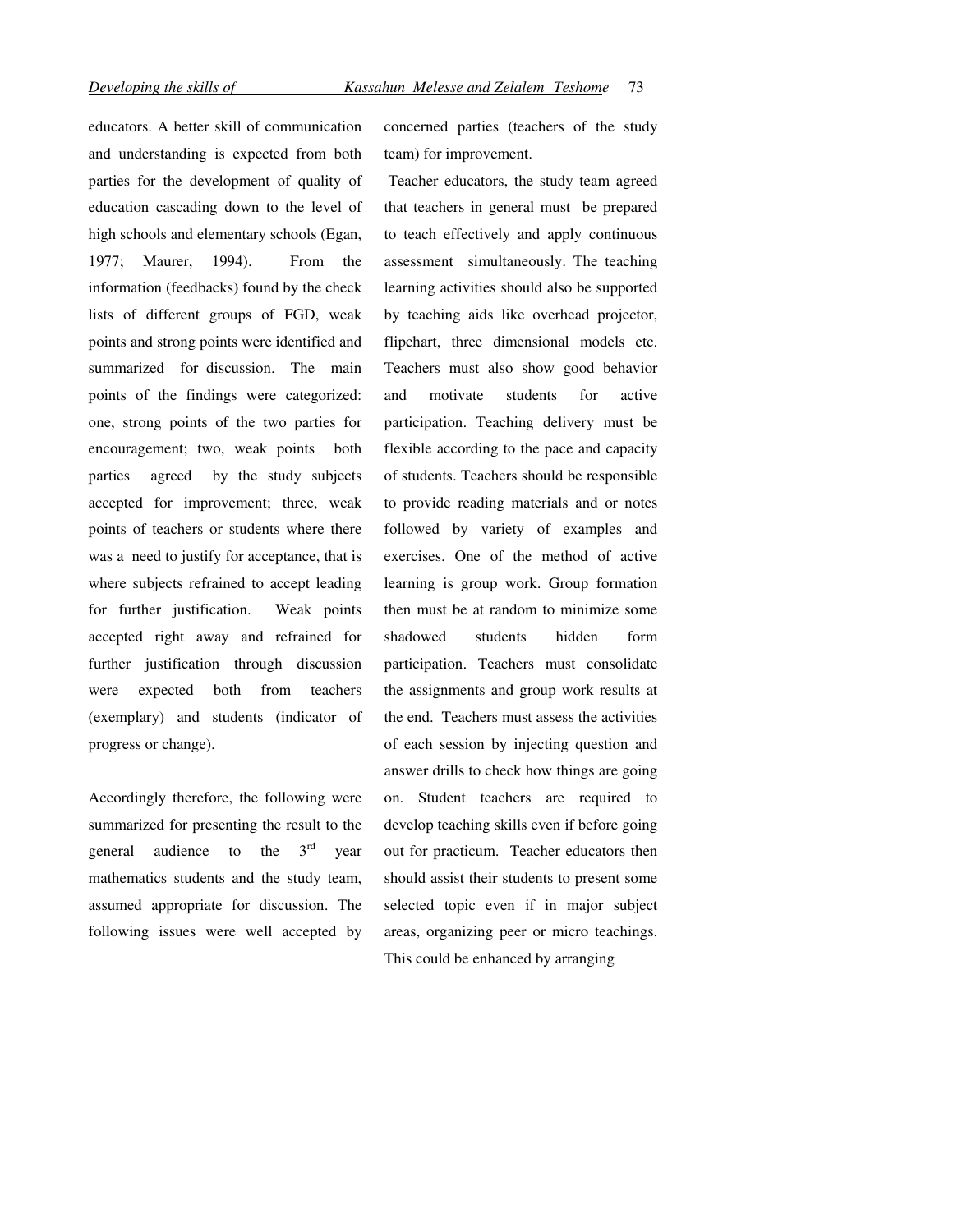teaching services in long vacations like summer by initiating the faculty through the departments. At last teacher educators accepted they must not be overloaded by extra work at the expense of their regular teaching activities. Besides, they agreed to make frequent action researches to identify academic problems and try to alleviate them.

Similarly the following points were accepted by students for improvement. They acknowledged they have to work hard on their subject areas to improve their subject knowledge and avoid running here and there when examination approaches. This could be done by reading, doing exercises, actively participating in practical activities. They revealed that they are interested in doing more practical works and acquiring new ideas from time to time instead of repeating the same thing. They admitted that they are developing interest towards teaching profession gradually through the training time.

On the contrary there were some points where the two parties (students and teachers) did not accept right away but

resolved through discussion and justification; which needed communication skills of helping to improve the relationships (Long, 1996).

First, teachers openly projected their reservation on comments that students forwarded to them requesting explanation or justification. From the students comments, teachers were requested to avoid repetition while revising the previous courses on one hand, and to revise the previous courses on the other; which were contradictory ideas from the teachers perspective; and asked them what they really want to be done. Majority of the third year students were convinced that these ideas are indeed contradiction except which was meant unnecessary and irrelevant repetition of some elementary topics in which case the teachers accepted. It was also found that students requested their teachers to teach them the application part of mathematics on hand and complained that teachers are teaching mathematics as history on the other. The discussion was then opened by teachers requesting their students to explain what they really meant by these two points commented, specially being trained as mathematics teachers in its pure sense,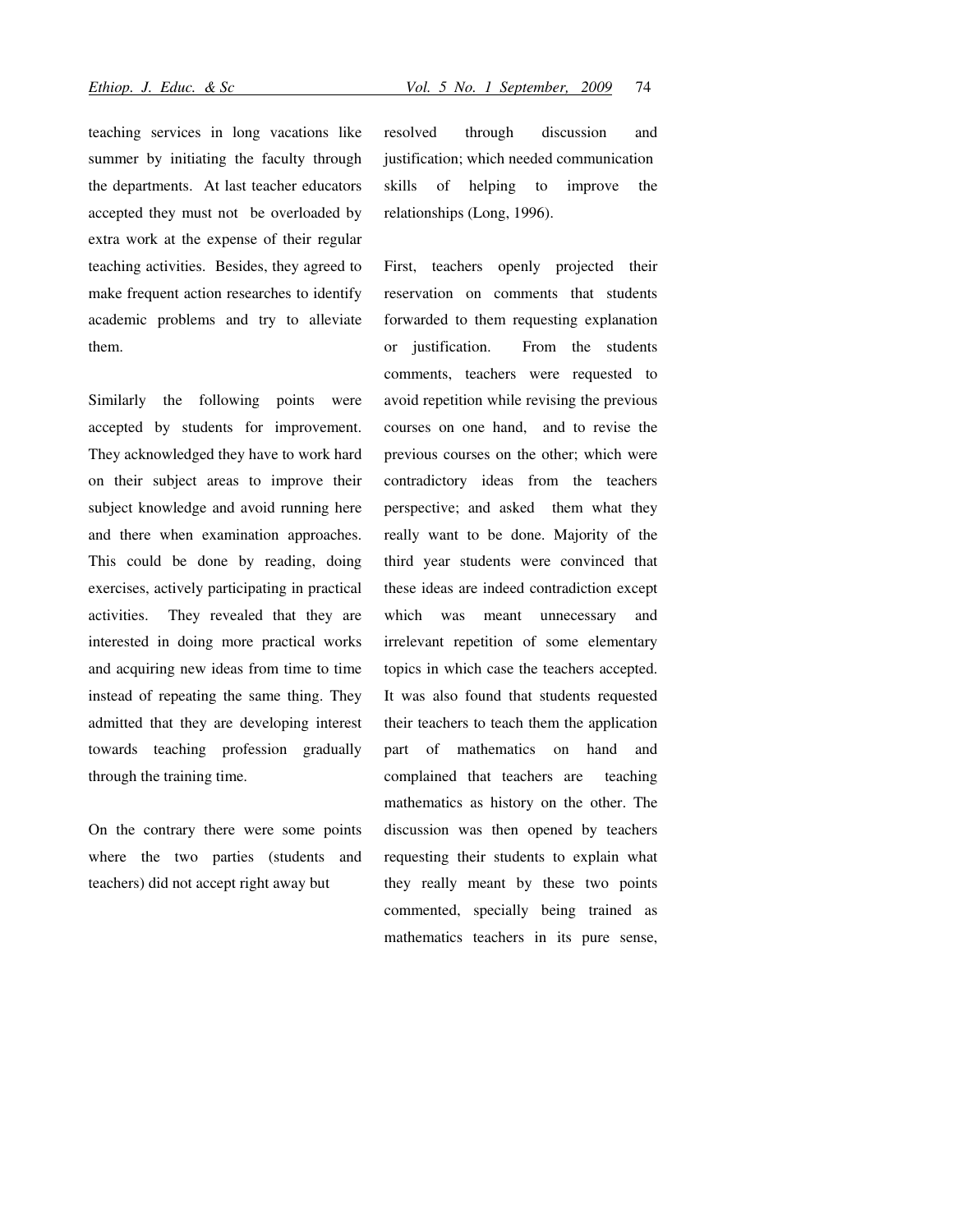what do we mean when we say application of mathematics in their domain? Students then, explained that when they said by application of mathematics, they meant to emphasize application problems given at the end of each chapter in the texts and whence the teachers accepted the idea. Regarding the idea of teaching mathematics as history, they explained that mathematics should be thought as conceptualization given emphasis instead of mere memorization and copying lecture notes directly from the texts.

Students should have freedom to read and help themselves. This was indeed a question of quality of teaching methods accepted by their teachers right away. Teachers then agreed to improve their teaching system according to the comments. The next point of explanation was the issues students commented that give us examples and challenging question in lue of the discussion method which was assumed time consuming. This idea further went in saying that students need time to read instead of killing time by class learning. Teachers tried to argue strongly that group work was one of the best way of implementing active learning and they are supposed to use it after graduation in the high schools they are to teach and also prompted in pedagogical aspects. Students on the other hand argued that some instructors used to give a long period of time for discussion on the issues we do not have previous basic knowledge or experience which resulted boring and fruitless. On the contrary, majority of students agreed that classes are essential for students, only very few students could learn by reading and suggested that the comment in this regard is not the property of the majority of students. Finally teachers agreed that discussion method must not be boring rather should motivate students to be active, hence variety of activity must be indulged from time to time for active learning; which boiled down to common agreement.

The other point was that the same teacher teaching different courses again and again which makes the learning monotonous and barrier to have different experience, behavior and style from different teachers. Teachers agreed on this issue that students have the right to complain on such issues unless there was staff shortage in the department which was really the fact currently. Here students also compromised that they can tolerate same staff teaching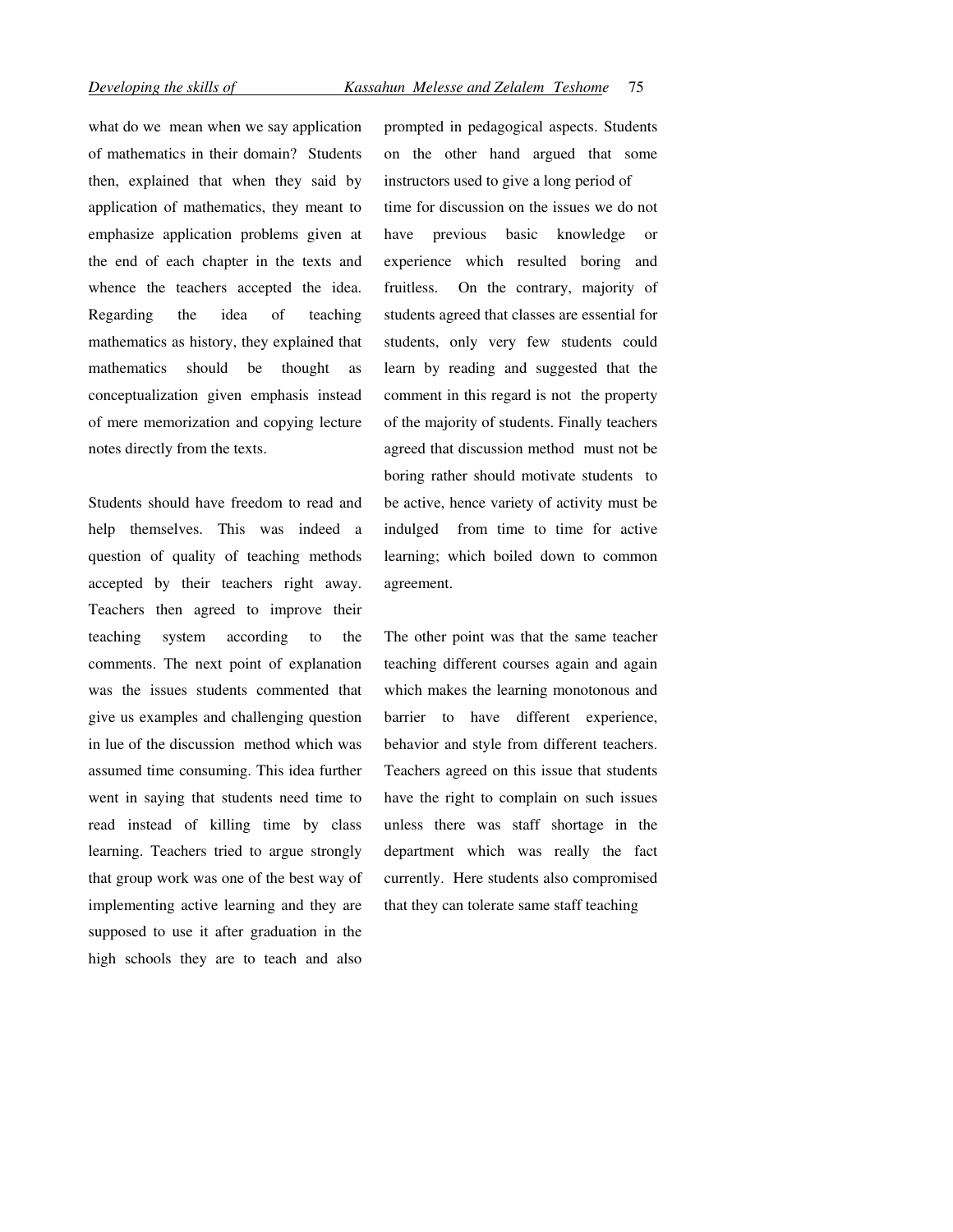on different courses provided that the instructor is efficient and effective in his/her qualification.

## CONCLUSION/GENERALIZATION

Finally the discussions were completed with the following major successes.

- It helped students to know the results of their responses to the questionnaire and group interview (FGD).
- It facilitated the smooth relationships between the students and their instructors.
- It has developed the skills of giving and receiving feedback in both parties, students as well as their instructors.
- The whole project was successful in such a way that students enjoyed exercising the skill of exchanging feedback on the quality improvement of their training, by accepting comments which are clear and constructive and arguing on those which they thought it was unfair.
- 
- It created openness between students and their teachers to raise academic issues for improvement.

# RECOMMENDATIONS

- Smooth relationship between the two parties must continue in all other subject areas.
- Besides, such investigation must be conducted regularly to develop the skill of and make it culture breaking the old tradition.

### ACKNOWLEDGEMENT

We are grateful to our colleagues; Ato Alemayehu Shiferaw and Ato Dagnachew Girma for their participation in the process and for allowing us to use the information to do this analysis and report.